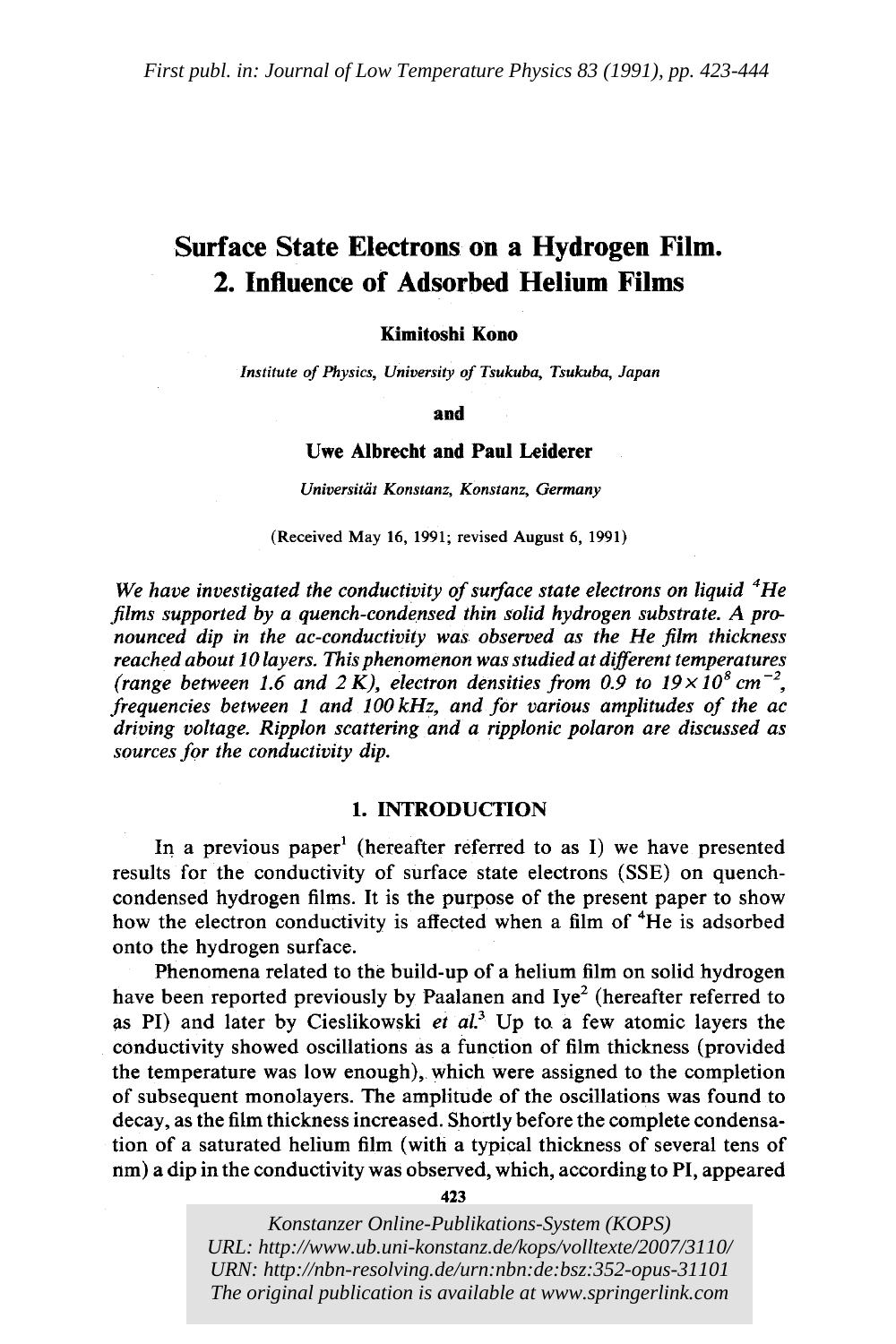at a film thickness of between 3 and 10 nm. In the following we shall focus on this dip and on its dependence upon various experimental parameters.

The appearance of a conductivity dip is not a phenomenon unique to SSE on superfluid <sup>4</sup>He films covering solid hydrogen. Qualitatively similar results have been obtained by several groups for other substrate combinations: the first observation of a conductivity dip in the transition region between thin and thick saturated <sup>4</sup>He films was reported by Andrei<sup>4</sup> for a sapphire substrate; Kajita and Sasaki, using solid Ne as a substrate,  $5$  also observed this phenomenon; furthermore, as shown by Cieslikowski *et al., 3*  a dip appears not only for superfluid  ${}^{4}$ He, but also for normal  ${}^{3}$ He films on solid  $H<sub>2</sub>$ . Although it is not clear yet whether all these observations can be attributed to the same effect, the results look strikingly similar. To pinpoint the mechanisms leading to this possibly rather general phenomenon, we have undertaken a systematic study in order to provide a set of data for quantitative theoretical considerations.

SSE on a quench-condensed hydrogen film exhibit the conductivity dip in a well-pronounced and reproducible way. We have investigated the dependences of the phenomenon on temperature  $(1.6-2.0 \text{ K})$ , frequency (1.0-100 kHz), driving voltage, electron density, and quality of the hydrogen surface. Our data show that the size of the conductivity dip depends on the quality of the hydrogen surface and on the electron density, and that the position of the dip shifts slightly with the electron density. The other parameters have had little effect on the phenomenon within the present experimental range.

The following section deals with the electron wave function of the surface state and with PI's explanation for the conductivity dip based on the electron-ripplon scattering. The experimental method will be explained in Sec. 3. As to experimental details we refer also to I. Experimental results will be presented in Sec. 4. Section 5 gives a discussion of our results in connection not only with PI's explanation, but also with a proposed polaron formation. The last section, Sec. 6, summarizes the present work.

#### **2. THEORY**

The ground state of surface state electrons (SSE) on a liquid helium surface is characterized by the following hydrogen-atom-like wave function:

$$
\psi(z) = 2\gamma^{3/2} z e^{-\gamma z} \tag{1}
$$

Here the z-axis is perpendicular to the surface and the liquid occupies the half space  $z < 0$ . The coefficient  $\gamma$  is the inverse of the effective Bohr radius  $a_{EB}$ , which is 7.8 nm on a liquid helium and 1.7 nm on a solid hydrogen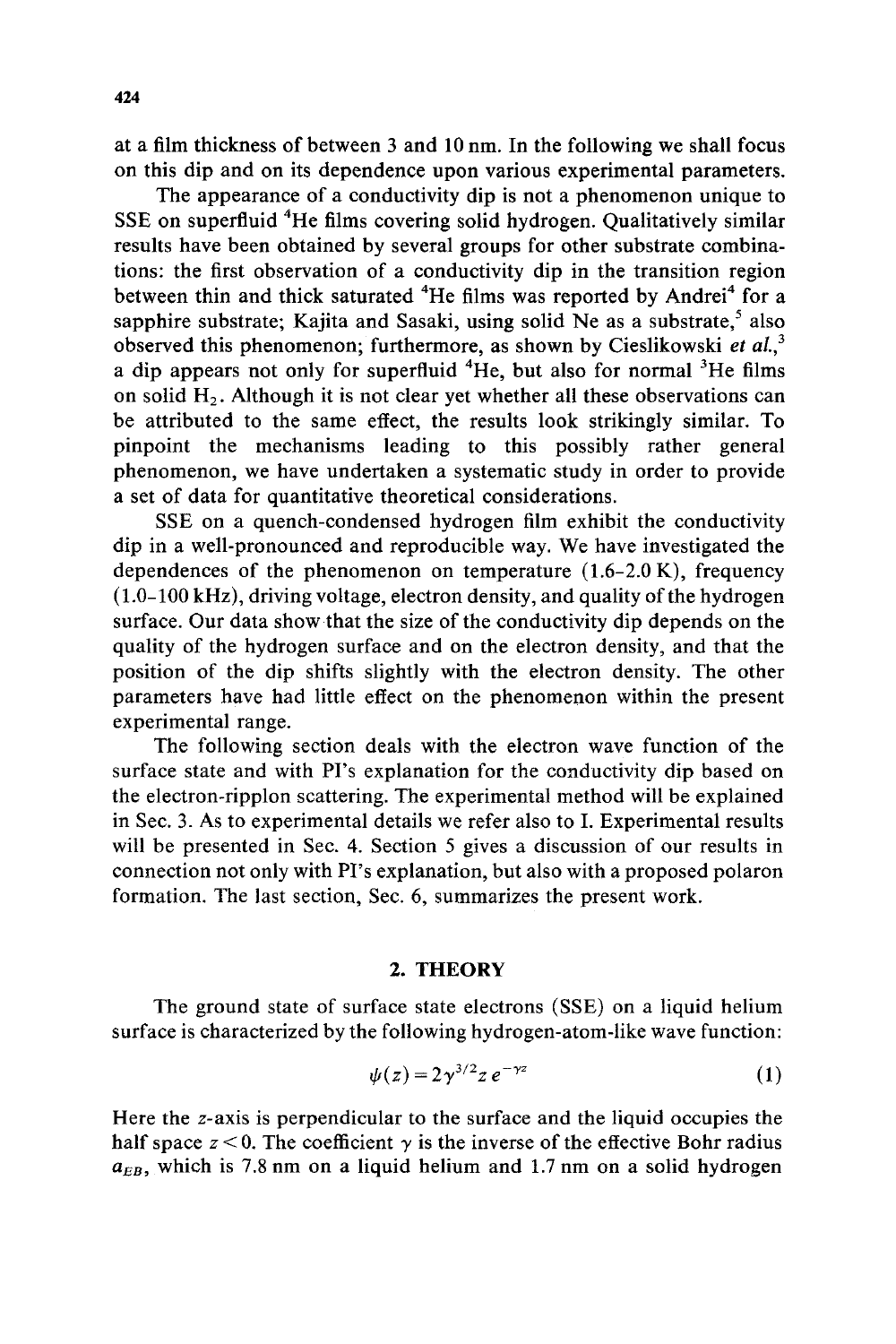surface (due to the larger polarizability of solid  $H_2$ ). Parallel to the surface the wave function is a plane wave, because the system has translational symmetry in this direction.

In the present work, we deal with a system consisting of a thin helium film on a solid hydrogen surface. Although Eq. (1) is not the exact wave function for such a system, we may adopt the form of Eq. (1) as a trial function for the variational calculation, regarding  $\gamma$  as a variational parameter. Hence as the helium film thickness increases from zero to infinity on a surface of solid hydrogen,  $a_{EB}$  is to vary from 1.7 to 7.8 nm.

On a flat hydrogen surface the electron mobility is limited by two sources, namely (electron-) helium-gas-atom scattering and (electron-) ripplon scattering. It should be mentioned here that in this case the dispersion relation of the ripplons is modified as compared to the expression for a deep liquid due to the small film thickness.

A classical expression for the mobility is given by  $\mu = e\tau/m$ , where e and *m* are the charge and mass of an electron, and  $\tau$  is the scattering time. The scattering rate  $1/\tau$  is the sum of the helium-gas-atom and ripplon scattering rates  $1/\tau_G$  and  $1/\tau_R$ , respectively, thus  $1/\tau = 1/\tau_G + 1/\tau_R$ . The helium-gas-atom scattering rate amounts to $<sup>6</sup>$ </sup>

$$
\frac{1}{\tau_G} = \frac{3\pi\hbar A \gamma n_G}{8m} \tag{2}
$$

where A is the scattering cross section of a helium atom ( $\sim 5.0 \times 10^{-16}$  cm<sup>-2</sup>,) and  $n_G$  is the density of helium atoms in the gas phase. The ripplon contribution  $1/\tau_R$  is given by<sup>2</sup>

$$
\frac{1}{\tau_R} = \frac{(eF_z)^2}{4\hbar\sigma} \left(1 - \sqrt{\frac{1}{1+a}}\right) \qquad a = \frac{8mk_B T\sigma d^4}{3\alpha_H n_{He}\hbar^2} \tag{3}
$$

Here,  $F<sub>z</sub>$  is the electric field which presses the electrons onto the helium film,  $\sigma$  is the surface tension of liquid helium,  $k_B$  the Boltzman constant, T the temperature, d the thickness of the helium film,  $\alpha_H$  the van der Waals-Hamaker constant for a helium atom on solid hydrogen, and  $n_{He}$  is the density of liquid helium. In Eq. (3) a relatively weak contribution of the polarization term is neglected.

The electric field  $F_z$  consists of two parts as follows:

$$
F_z = F_0 + \int_0^\infty \frac{e\lambda_2}{(z+d)^2} \psi(z)^2 dz \qquad \lambda_2 = \frac{\varepsilon_1(\varepsilon_2 - \varepsilon_1)}{(\varepsilon_1 + 1)^2(\varepsilon_2 + \varepsilon_1)} \tag{4}
$$

 $\varepsilon_1$  and  $\varepsilon_2$  are the dielectric constants of liquid helium (1.057) and solid hydrogen (1.29), respectively.  $F_0$  is the externally applied electric holding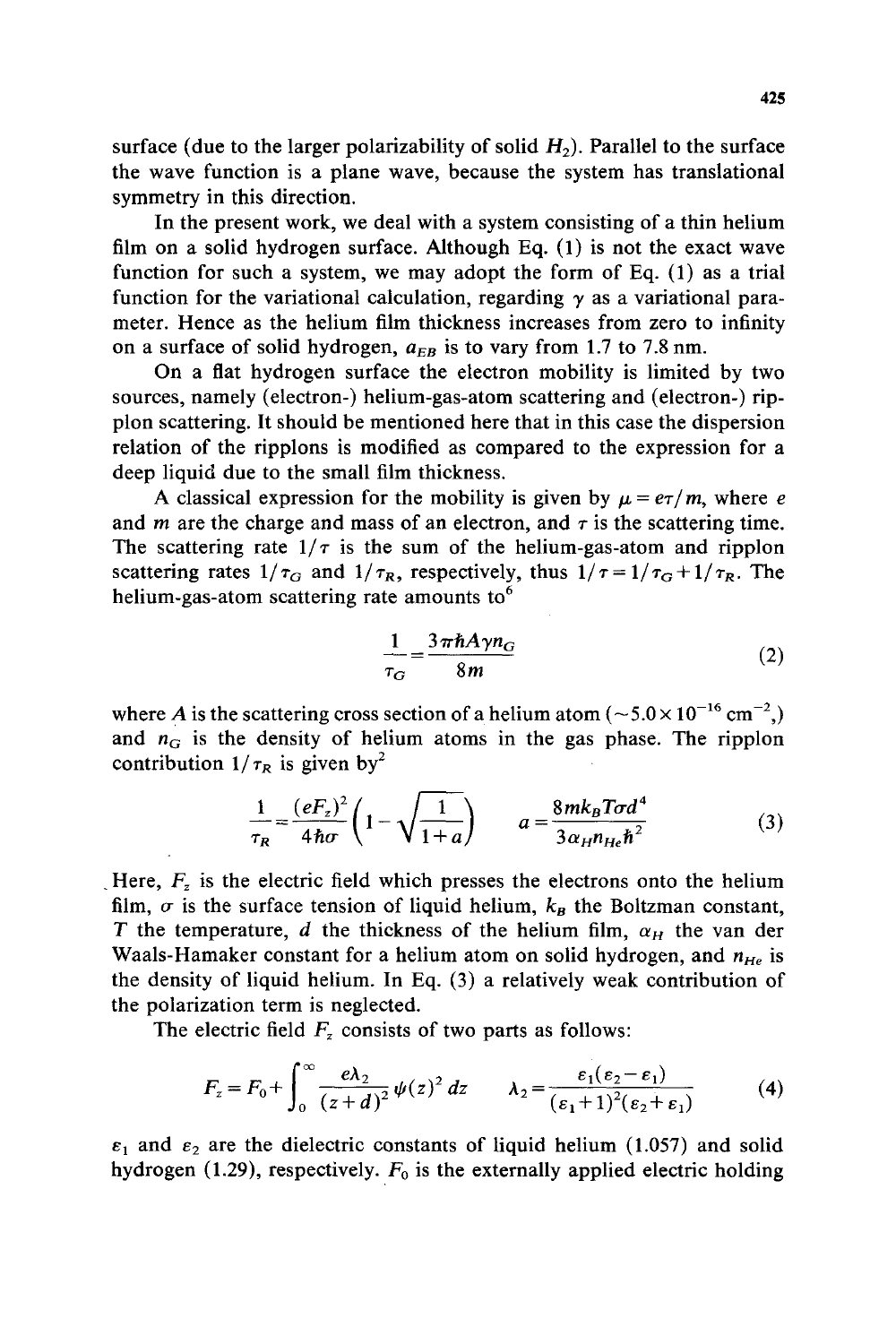field, which is related to the areal electron density  $n_s$  by  $F_0 = 2\pi en_s$ . The second term is due to the image field from the hydrogen substrate.

One can easily see from Eqs. (3) and (4) that the scattering rate  $1/\tau_R$ becomes very small both for the limits of  $d \rightarrow 0$  and  $d \rightarrow \infty$ , as long as  $F_0$  is small. In between the rate has a maximum, or conversely the mobility has a minimum. It was the suggestion of PI to interpret the conductivity dip in this context.

## **3. EXPERIMENTAL**

The surface state electrons were located on a quench condensed hydrogen film. A schematic drawing of the sample configuration is shown in Fig. 1. About  $2 \mu m$  of hydrogen were condensed onto a thin glass plate at a temperature of 1.5 K, which covered the electrodes for measuring the SSE conductivity. The electrodes consisted of high-conductivity copper and were thermally anchored to the bottom of the sample cell.

The electrons were supplied by a filament heated by a short current pulse. In order to decelerate the electrons a small amount of helium gas was introduced into the cell. At low temperature the gas condensed onto the hydrogen surface forming a saturated helium film.



Fig. 1. Schematic drawing of the surface state electrons on a quench condensed hydrogen film whose surface is covered with a helium film. The hydrogen film is condensed on a thin glass plate under which two electrodes are attached for the conductivity measurement.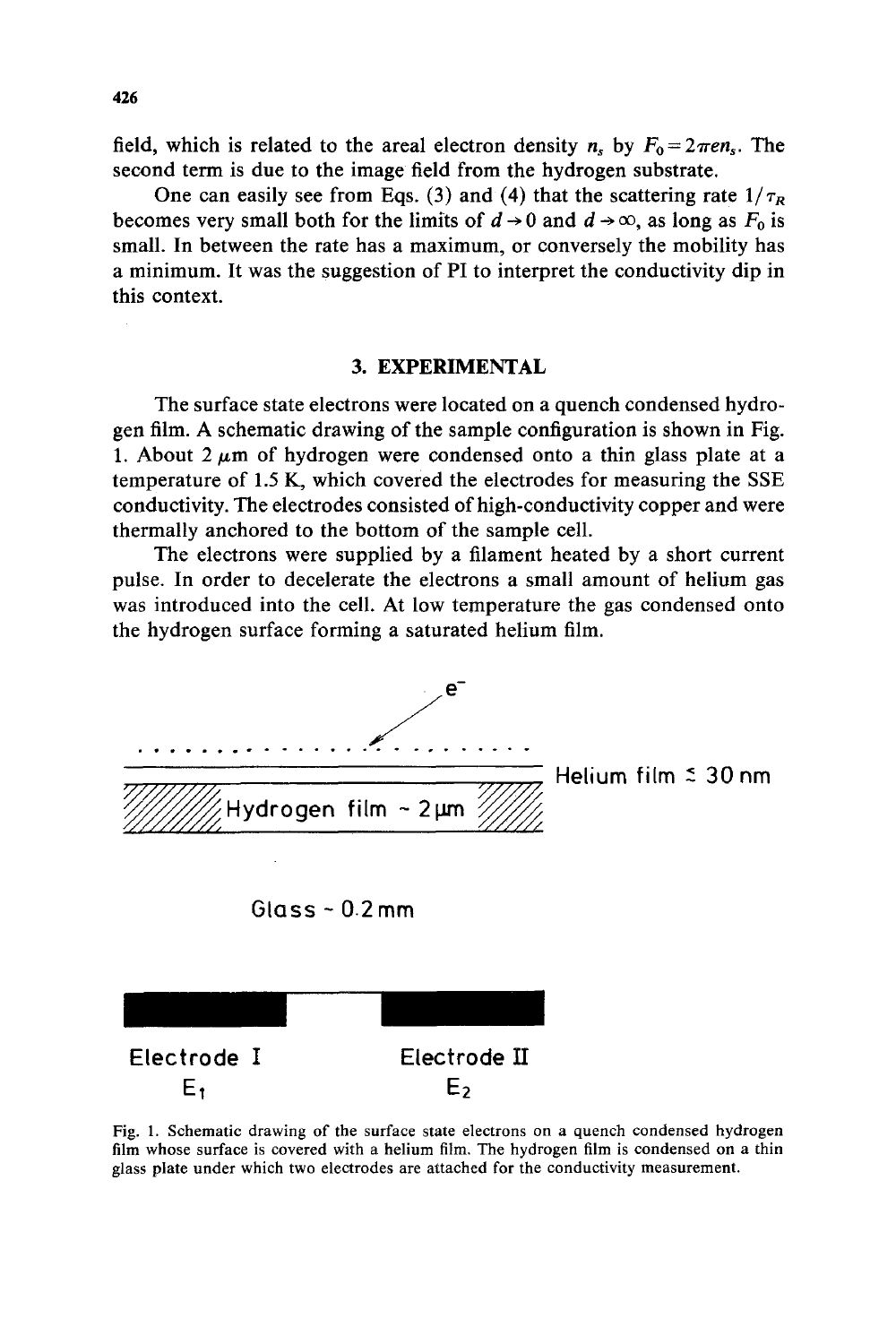The principle of the conductivity measurement was the so-called Sommer-Tanner<sup>7</sup> method. The conductivity  $\sigma_{\Box}$  and sheet capacitance of the SSE were obtained by analyzing the in-phase and 90° out-of-phase component of the SSE current, which was induced by the ac driving voltage applied to electrode  $E_2$  and registered by electrode  $E_1$  (Fig. 1). Both components of the signal were detected by using a two-phase lock-in amplifier and recorded on a computer. The details were described in I.

The thickness of the adsorbed helium film was estimated by monitoring the frequency change of a quartz oscillator. The quartz was of a tuning-fork type and operated at about 32 kHz.\* The driving circuit consisted of a standard C-MOS IC, which was immersed in liquid helium to improve the stability. It was quite stable below 4.2 K, although a strong temperature dependence of the Oscillating frequency was observed at higher temperatures.

Figure 2 shows a typical performance of the thickness gauge. In this measurement the sample cell was fed with helium at a constant rate and at



Fig. 2. Frequency change of a quartz oscillator due to helium adsorbed on the quartz. The frequency shift was measured at 1.5 K, while helium was introduced gradually. The steep increase indicates the formation of a saturated film as given by Eq. (5).

\* We are grateful to H. Kinder and L. Koester (Technical University Munich) for making us acquainted with this method.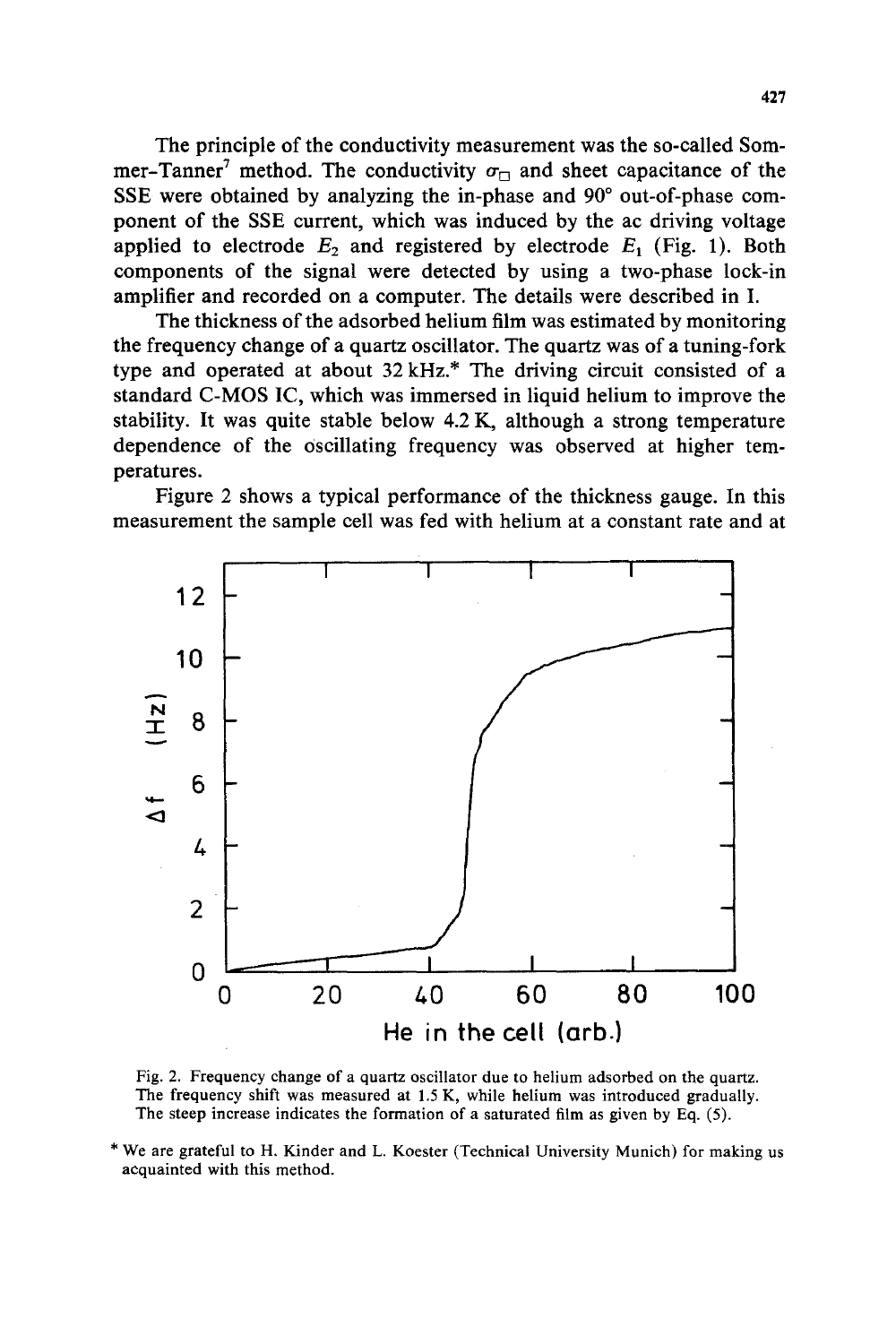a fixed temperature of 1.5 K. At first the frequency shift  $|\Delta f|$  (the decrease in the oscillating frequency corresponds to the increase of the mass of the oscillator) increased rather slowly with the amount of helium admitted to the cell, followed by an abrupt rise and leveling off as the saturated vapor pressure of helium was reached in the cell. This behavior is qualitatively in agreement with the van der Waals isotherm,

$$
d^{-3} \sim T \ln \frac{P_0}{P} \tag{5}
$$

Here  $P_0$  is the saturated vapor pressure of <sup>4</sup>He at the temperature T and P is the actual helium pressure in the cell. (Since the hydrogen substrate is at a height  $h = 1$  cm above the cell bottom and therefore above the free liquid surface at bulk condensation, the saturated film thickness is determined by  $d^3 = \alpha_H/mgh$ , amounting to  $d = 27$  nm for a van der Waals-Hamaker constant  $\alpha_H = 20$  K (layer)<sup>3</sup> for He on H<sub>2</sub>.<sup>2,3</sup>)

Although it readily yields qualitative results, a more accurate analysis with this thickness gauge is hampered by the fact that it measures the helium thickness on the quartz rather than on the hydrogen surface. As an approximation, however, we expect the following relation to hold between the thickness of the helium film on hydrogen,  $d_H$ , and  $d_X$  on quartz:

$$
\frac{d_X}{d_H} = \left(\frac{\alpha_X}{\alpha_H}\right)^{1/3} \tag{6}
$$

where  $\alpha_X$  is the van der Waals-Hamaker constant for quartz,  $\alpha_X = 25$  K  $(laver)^3$ .<sup>8</sup>

A further complication arises from the superfluidity of the helium film, which requires a calibration procedure to obtain the thickness quantitatively. We leave this problem for the future. Nevertheless the quartz gauge can be used to obtain a rough measure of the helium film thickness in the present work.

## 4. EXPERIMENTAL RESULTS

The overall temperature dependence of the SSE conductivity in our system can be characterized by three regions, as shown by the typical experimental trace shown in Fig. 3 (in this case the quench-condensed hydrogen film had been annealed at 4.2 K for 1 h):

1. At low temperature  $(<1.65 \text{ K})$  the hydrogen substrate is covered by a saturated helium film. The surface roughness is sufficiently small so that  $\sigma_{\square}$  is determined by scattering of the electrons from helium atoms in the gas phase. The temperature dependence of the scattering rate therefore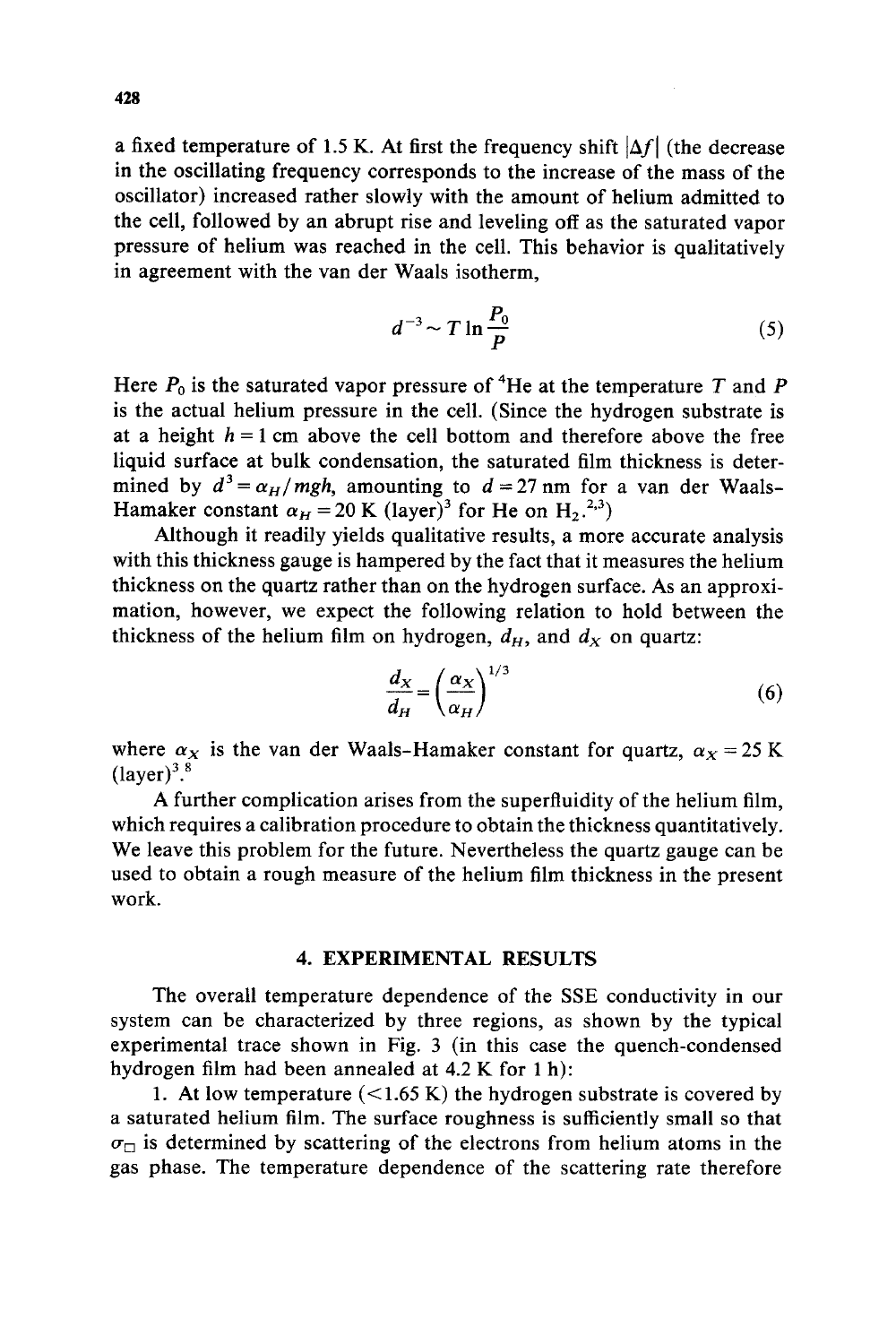

Fig. 3. Overall temperature dependence of the SSE conductivity. Before the measurement, the hydrogen had been annealed at 4.2 K for 1 hour. Below about 1.6 K the hydrogen was covered with a saturated helium film, leading to a high conductivity. This region is quite similar to that on the bulk helium, that is, the conductivity is predominated by scattering from helium gas atoms. Above 1.9 K the conductivity is mainly limited by the roughness of the hydrogen substrate.

follows the gas density, similar to the behavior of SSE on bulk helium in this temperature range.\*

2. At high temperature  $(>1.9 K)$ , where the helium film has essentially evaporated (apart from the very first monolayers which are more strongly bound), the electron conductivity is governed mainly by the surface roughness of the solid substrate. The temperature dependence of the conductivity can be described by a thermally activated process in this regime with an activation energy  $E_c$  depending on the annealing treatment of the hydrogen (see I).  $E_c$  gives a measure of the surface roughness, as long as the electron density  $n_s$  is kept constant.

3. In the intermediate region between 1.65 and 1.9 K a sharp drop in the conductivity is observed, reflecting the transition between a saturated and an extremely thin helium film.

<sup>\*</sup> On bulk helium, the scattering from ripplons is important only below 1 K. At higher temperature, scattering from gas atoms dominates.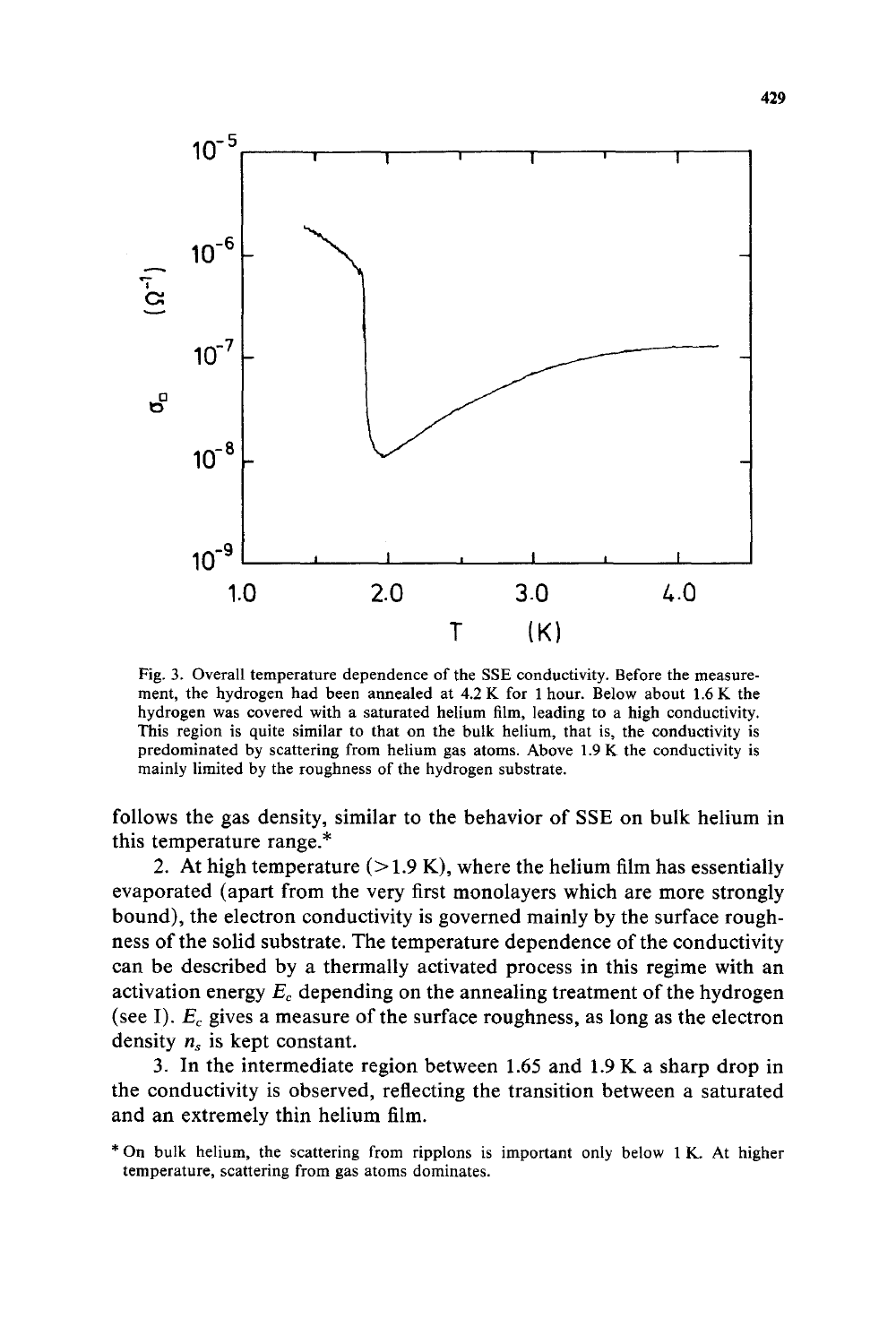

Fig. 4. Expanded view of the data of Fig. 3 in the vicinity of the conductivity dip, together with the frequency change of the quartz oscillator which was used to monitor the helium thickness.

The conductivity dip, which is the main topic here, is hardly discernible on the displayed temperature scale. We therefore show this region on an expanded scale in Fig. 4, together with the frequency change  $\Delta f$  of the quartz thickness gauge.  $\Delta f$  is seen to vary monotonously with temperature in the displayed interval, indicating that the film thickness changes smoothly in the regime of the dip. From a rough calibration according to Fig. 2 we obtain a film thickness of about 10 atomic layers at the position of the dip minimum. This is consistent with PI's experimental result of 3-10 nm for the appearance of the dip.

In the following we consider the influence of various parameters on the conductivity dip, like the substrate roughness, the amount of helium in the sample cell, SSE density, and amplitude and frequency of the ac driving field of the conductivity measurement. We mention here that the dip did not display any hysteresis on warming or cooling within our temperature resolution.

#### **2.1. Surface Roughness**

Figure 5 shows the conductivity for three different annealing stages. The other parameters, in particular the electron density and the amount of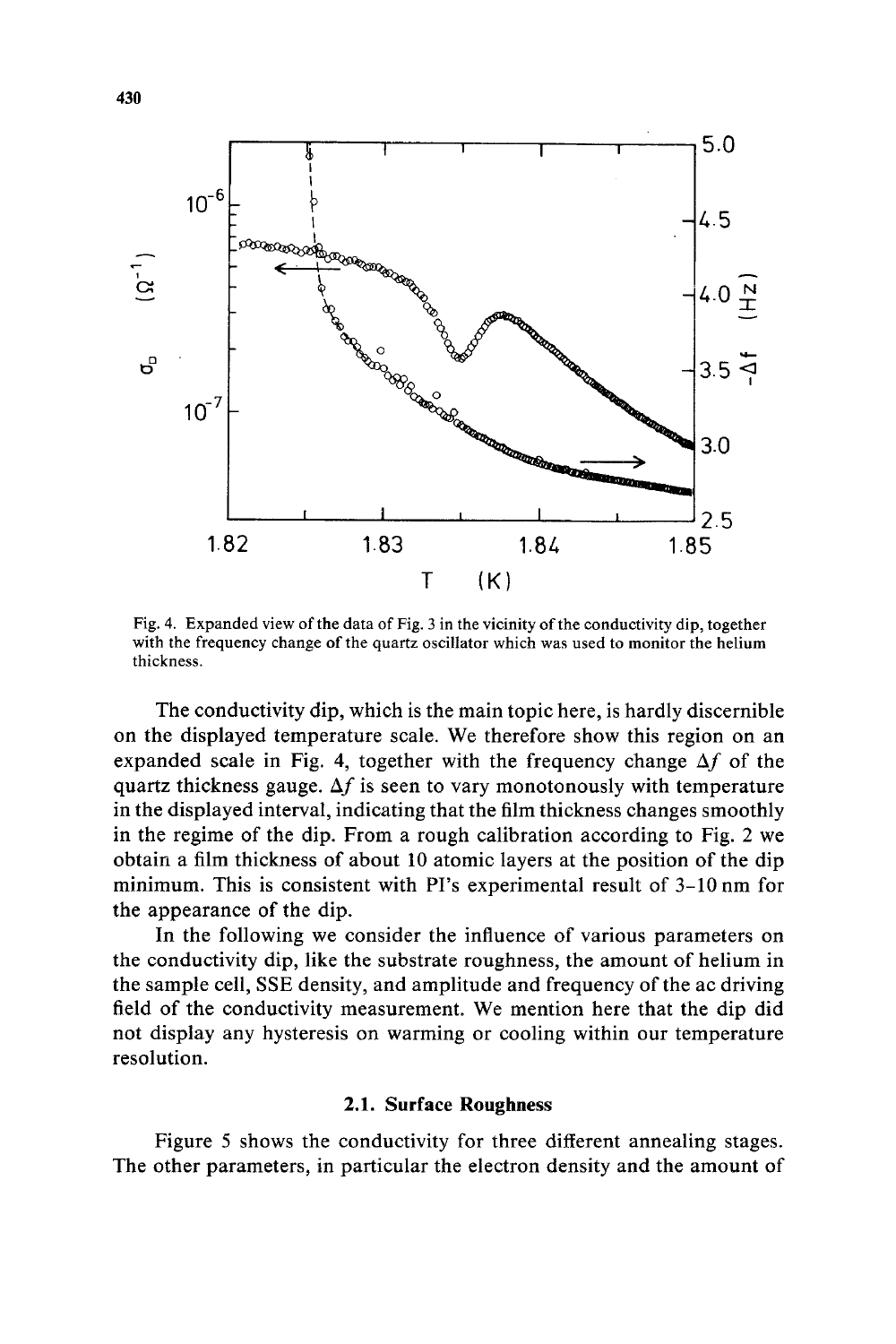

Fig. 5. Conductivity of SSE on hydrogen substrates annealed in three stages: (a) after annealing the film at  $4.2 \text{ K}$  for 1 hours; (b) after annealing at  $4.2 \text{ K}$  for 12 hours; (c) after annealing at 8 K for 1 hour. The curves correspond to Figs. 7b-d in I. The shift of the temperature of the dip with respect to Fig. 3 is due to the larger amount of helium in the cell.

helium in the sample cell, were kept constant in these runs. As reported earlier, $<sup>1</sup>$  annealing increases the conductivity in the high temperature range,</sup> with the  $H_2$  substrate nearly bare, implying a reduction of the surface roughness. In the low temperature range the conductivity does not depend on the annealing history, as expected, if the saturated He film is thick enough to cover up the roughness of the hydrogen substrate. A plot of the transition regions on an expanded scale (Fig. 6) again clearly displays the conductivity dip. The data also give an impression of the reproducibility of the effect. A comparison of Figs. 6a-c shows that upon annealing the absolute value of the conductivity in the dip minimum increases, but the temperature of the minimum obviously does not change.

The variation of the signal with the *amount of helium* in the cell is shown in Fig. 7. The position of the dip closely follows the formation of the saturated helium film, which is shifted to lower temperature as helium is removed from the cell. According to the quartz gauge the film thickness where the minimum occurs remains unchanged. As seen from Fig. 7, also the bottom value of the dip depends very little on the amount of helium.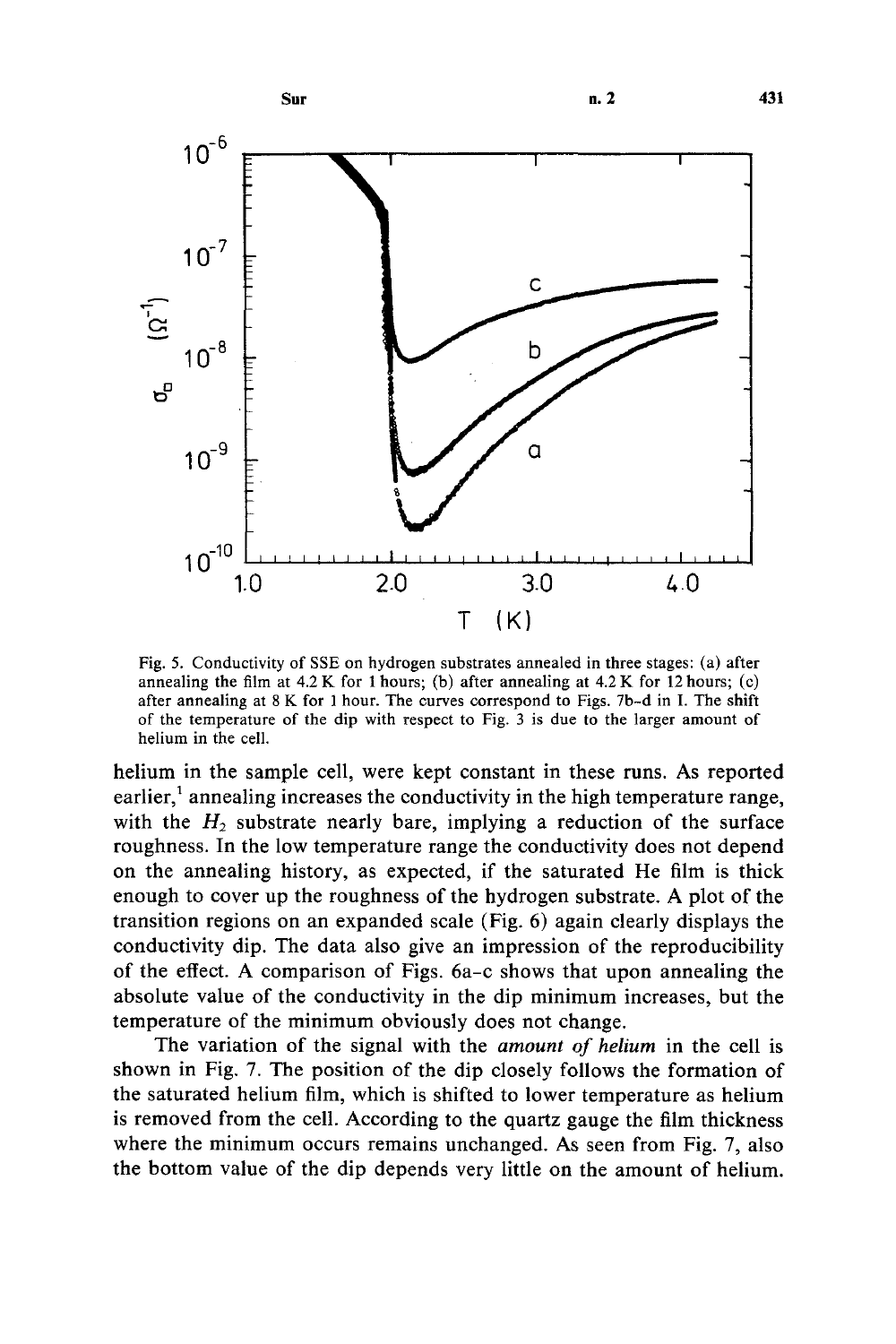

Fig. 6. Expanded view of Fig. 5. Note that the temperature of the dip is not affected by the annealing procedure.

## **4.2. AC Driving Field**

Different frequencies between 1 and 100 kHz have been used for the conductivity measurement. In this range the position and size of the dip turns out to be independent of the driving frequency. This fact excludes the possibility that the dip results from a resonance phenomenon, like a standing wave of third sound, etc. Likewise, the driving voltage was found to be irrelevant up to  $1 V_{p-p}$ .

#### **4.3. Charge Density and Holding Field**

These two quantities could not be varied independently, because upon increasing the electrical holding field  $F_z$ , which forces the SSE onto the film surface, residual electrons from the cell walls accumulated on the electrode segments, thereby increasing  $n<sub>s</sub>$ . Thus it is still open whether the variation of the signal for different *dc* voltages, as plotted against the quartz frequency in Figs. 8a-c, is mainly due to  $n<sub>s</sub>$  or  $F<sub>z</sub>$ . For increasing holding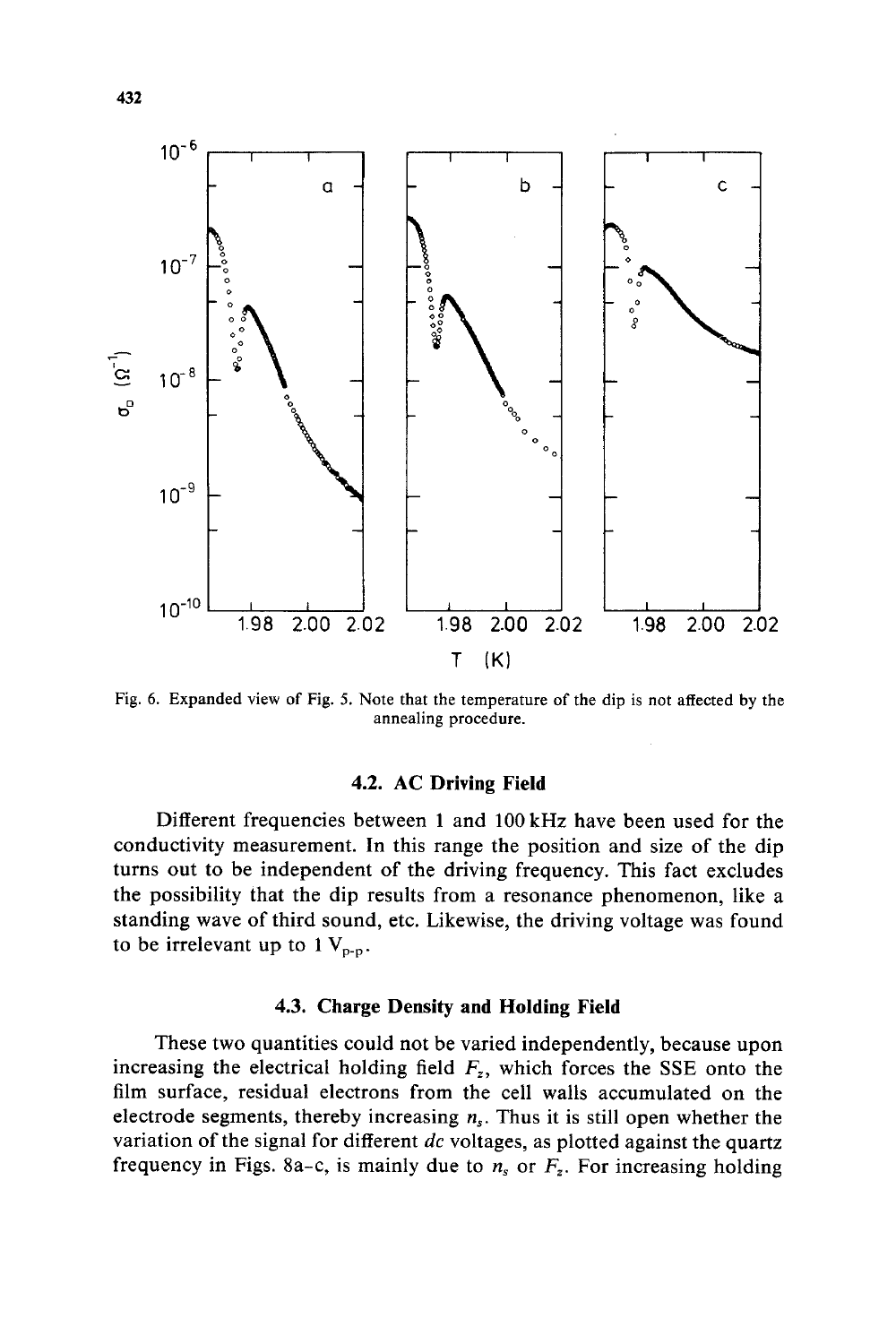

Fig. 7. Behavior of the conductivity dip as the amount of helium in the cell is reduced in steps from a to c. In the temperature intervals where the traces b and c are dashed a thermal instability in the cryostat prevented to take reliable data.

voltage a narrowing of the dip and a shift to smaller frequencies, i.e. smaller film thickness, is observed.

## 5. DISCUSSION

For a discussion of the results described in the previous section we first characterize the parameters of the conductivity dip in the following way (see Fig. 9):  $\sigma_1$  is the conductivity extrapolated from low temperatures, where the SSE are located on a saturated helium film, up to the temperature  $T_d$  of the dip minimum;  $\sigma_2$  is the conductivity at  $T_d$  obtained by straight interpolation of the behavior outside the dip;  $\sigma_3$  is the actual conductivity in the dip minimum.

Instead of conductivities we henceforth use resistivities, which are better suited for the analysis, because contributions from various scattering processes--due to gas atoms, surface roughness and a mechanism yet to identify, leading to the dip—should be additive in the resistivity as long as they are independent. Thus we define  $\rho_1$ ,  $\rho_2$ , and  $\rho_3$  as the reciprocal values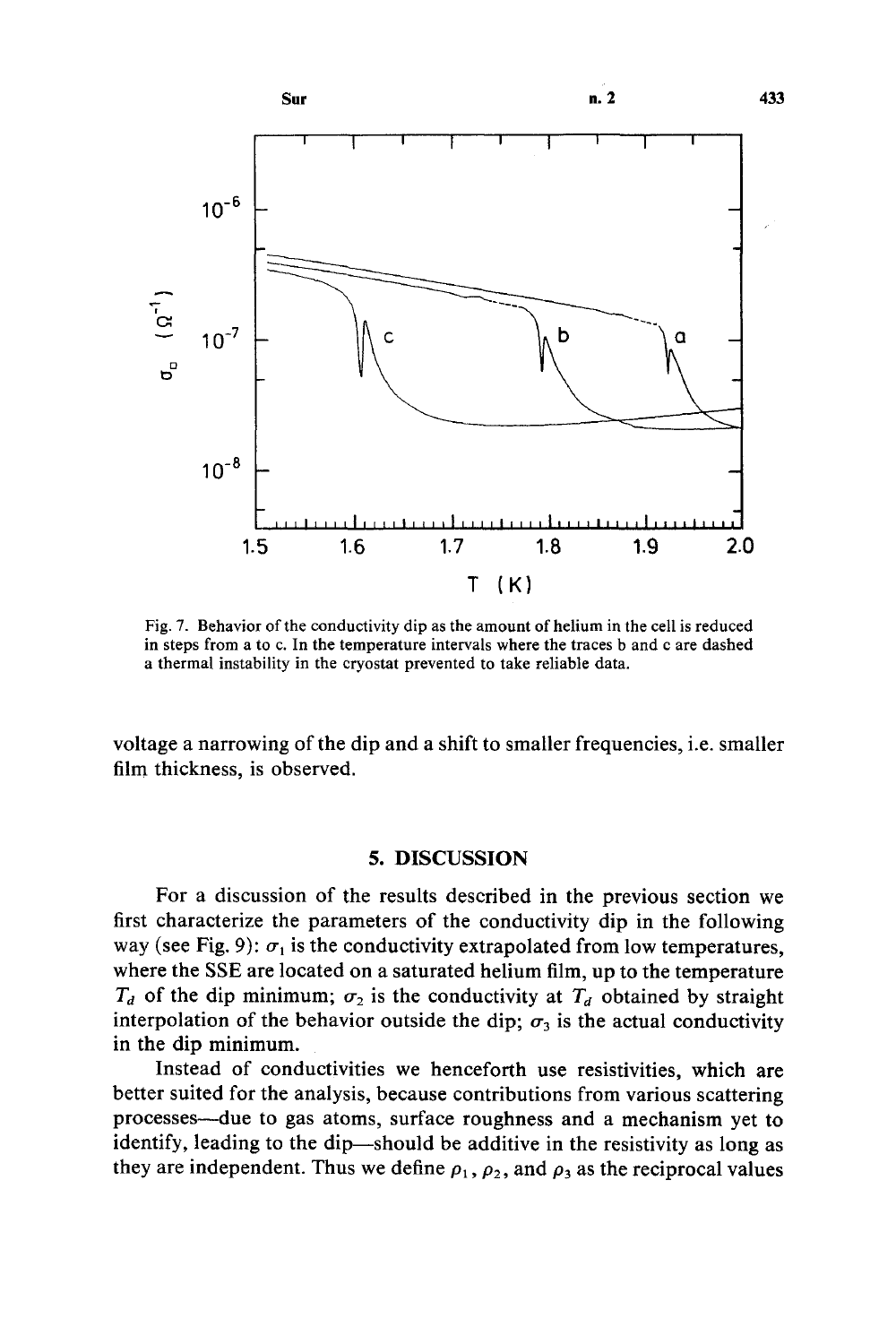

Fig. 8. SSE conductivity for various holding voltages plotted against the frequency of the quartz oscillator, a:  $1 \text{ V}$ ; b:  $10 \text{ V}$ ; c:  $30 \text{ V}$ .

of  $\sigma_1$ ,  $\sigma_2$ , and  $\sigma_3$  introduced above. Results for various experimental conditions are summarized in Table I.

The resistivity  $\rho_1$  should be predominated by the electron scattering from helium gas atoms. As an additional test whether this is indeed the case on the saturated helium films in our temperature range, we have used a measurement of the magnetoresistance to determine the SSE mobility  $\mu$ , independently of the conductivity.\* Figure 10 shows the data, together with a theoretical result of Saitoh<sup>6</sup> based on electron scattering from helium gas atoms. Although the experimental data are about a factor of 3 smaller, the

<sup>\*</sup> The conductivity measured as described earlier is proportional to  $\mu$ , but also contains the surface electron density  $n_s$ , which may not be known very well. This is true in particular, if some fraction of the surface electrons are localized and do not contribute to  $\sigma_{\Box}$ , as it is the case for rough hydrogen surfaces (see I).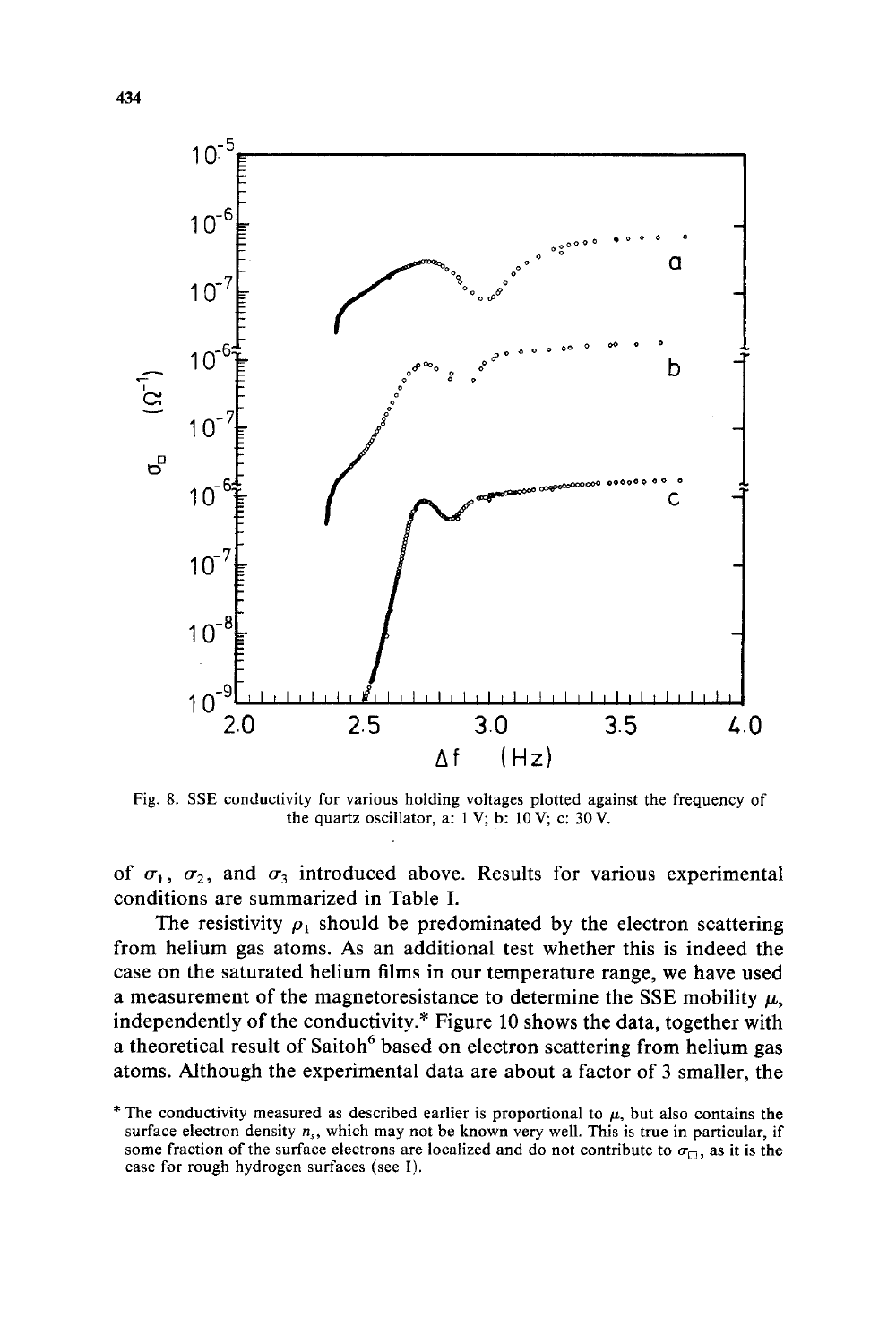

Fig. 9. Example for the determination of the conductivities  $\sigma_1$ ,  $\sigma_2$ , and  $\sigma_3$ . For details, see text.

| $(m \mathbf{v}, u_{\epsilon})$ (in to can |          |          |          |         |       |         |        |
|-------------------------------------------|----------|----------|----------|---------|-------|---------|--------|
| Sample                                    | $\rho_1$ | $\rho_2$ | $\rho_3$ | $T_{d}$ | $E_c$ | $n_{s}$ | Symbol |
| $A-1$                                     | 3.6      | 13.0     | 84.0     | 1.976   | 22.0  | 3.1     |        |
| $A-2$                                     | 3.2      | 9.8      | 52.0     | 1.976   | 18.0  | 3.1     | ⊙      |
| $A-3$                                     | 4.0      | 6.8      | 34.0     | 1.976   | 11.0  | 3.1     | О      |
| $B-1$                                     | 3.9      | 6.5      | 19.0     | 1.607   | 6.9   | 0.9     |        |
| $B-2$                                     | 5.8      | 8.5      | 18.0     | 1.792   | 6.9   | 0.9     | ⊡      |
| $B-3$                                     | 7.5      | 10.5     | 18.0     | 1.922   | 6.9   | 0.9     | □      |
| $C-1$                                     | 0.71     | 1.7      | 5.2      | 1.665   | 11.0  | 7.2     |        |
| $C-2$                                     | 1.0      | 2.0      | 5.0      | 1.730   | 11.0  | 7.2     | Δ      |
| $C-3$                                     | 1.7      | 2.7      | 5.5      | 1.835   | 11.0  | 7.2     | Δ      |
| $D-1$                                     | 0.83     | 2.6      | 13.0     | 1.802   | 11.0  | 3.9     | ▼      |
| $D-2$                                     | 0.48     | 1.0      | 2.0      | 1.802   |       | 13.0    | Δ      |
| $D-3$                                     | 0.53     | 1.0      | 2.2      | 1.802   | 38.0  | 19.0    | ▽      |
|                                           |          |          |          |         |       |         |        |

TABLE I The Following Parameters Vary in the Different Groups: A: Surface Roughness; B, C: Amount of Helium in the Cell; D: Charge Density and Holding Field.  $\rho_1$ ,  $\rho_2$ , and  $\rho_3$  (in M $\Omega$ ).  $T_d$  and (in K).  $n_s$  (in 10<sup>8</sup> cm<sup>-2</sup>)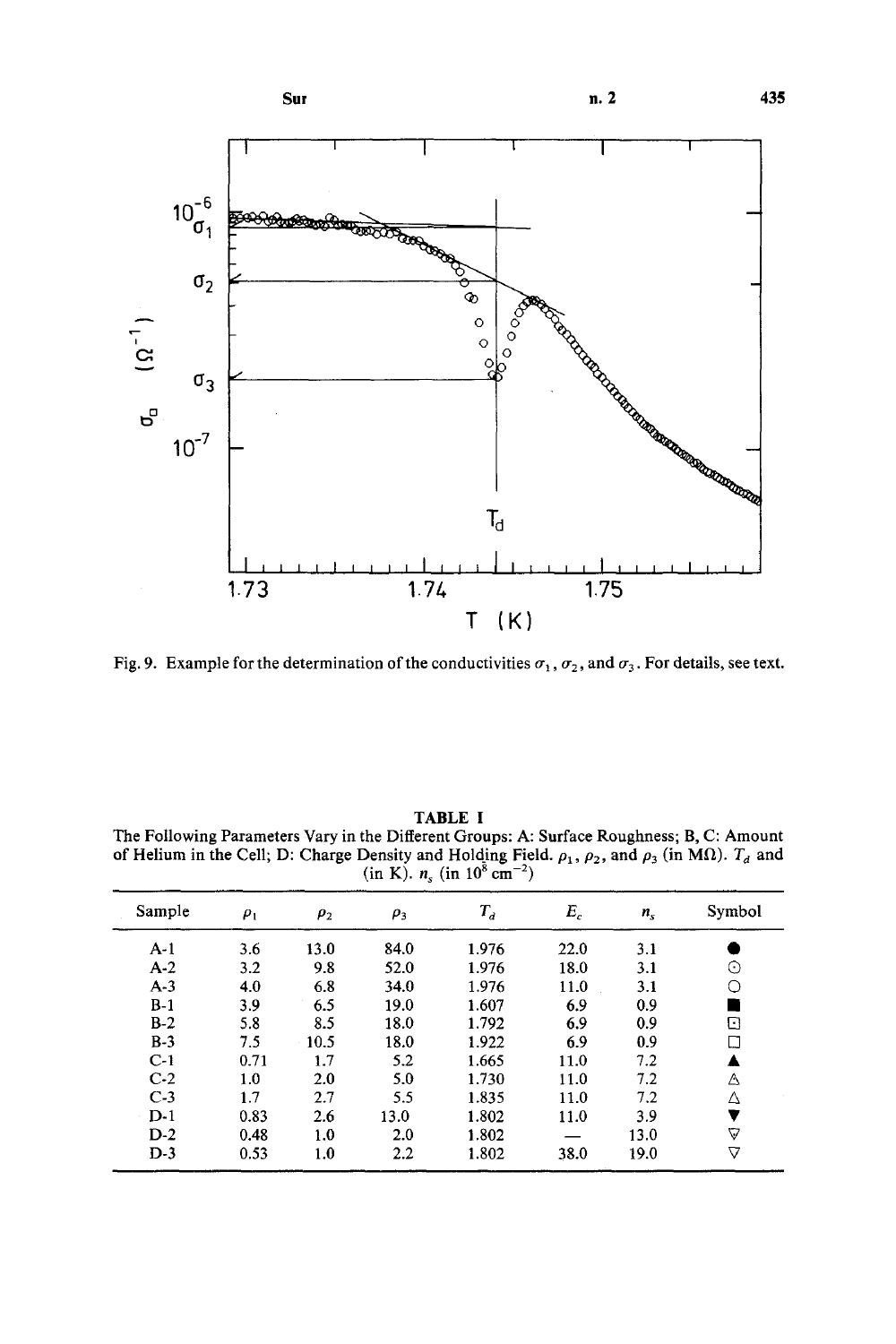

Fig. 10. Mobility on a saturated helium film obtained from a magnetoresistance measurement. The solid line is the theoretical result of Saitoh, in which the scattering from helium gas atoms was taken into account. The electron density  $n_s$  was  $3.9 \times 10^8$  cm<sup>-2</sup>.

temperature dependence is in very good agreement, supporting the assumption that gas atom scattering dominates for our saturated films.

The magnetoresistance measurement has also been used to determine the areal density of mobile electrons,  $n<sub>s</sub>$ , an important parameter of the system, which is also listed in Table  $I^*$ . It ought to be mentioned that a simple calculation of  $n<sub>s</sub>$  from the geometry of the electrodes and the applied

<sup>\*</sup> Magnetoresistance measurements are sensitive only if the mobility is rather high, as on saturated helium films; unfortunately they were not applicable in the region of the unsaturated films, and in particular not near the conductivity dip.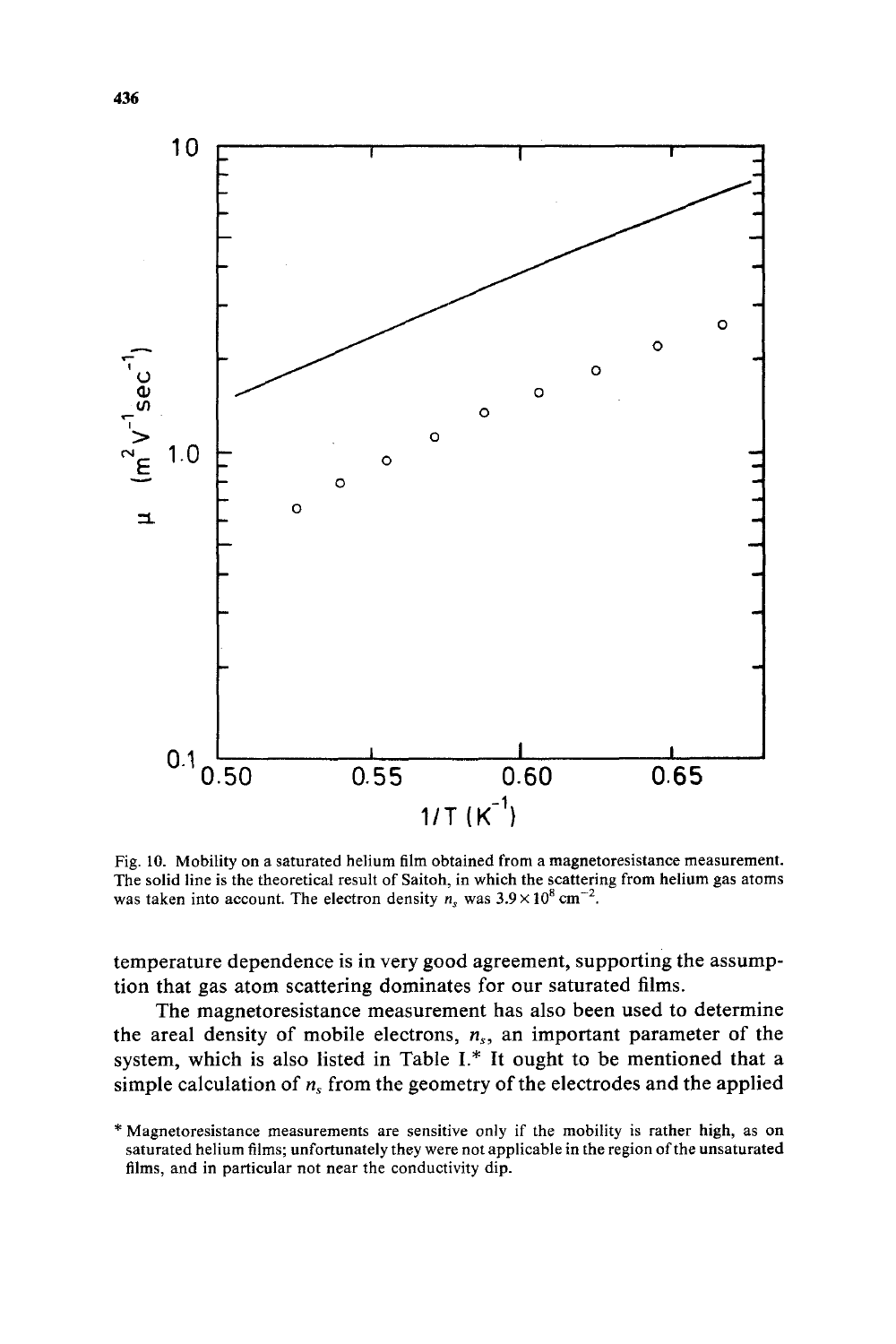dc voltage proved to be unreliable. It was found that a certain amount of electrons on the order of some  $10^8$  cm<sup>-2</sup> was present on the surface due to stray fields, even if the de voltage was zero; in order to reach smaller densities a negative bias voltage had to be applied.

The parameter  $\rho_2$  in Table I can be identified with a fictitious "background resistivity" at the temperature  $T_d$ , interpolated smoothly from the overall behavior of the transition from high resistivity at small film thickness to a low resistivity state for thick films. Such a monotonous temperature dependence would be expected if the role of the growing helium film were only to lift the electrons further away from the surface, neglecting the scattering by ripplons on the helium film. (As shown earlier, the average distance of the SSE above solid  $H_2$  is 1.7 nm, whereas on bulk liquid <sup>4</sup>He it is 7.6 nm.) In the high resistivity region electron localization is probably important. $^{9,10}$  As the distance of the electrons from the surface is increased, scattering by surface roughness becomes less effective. Moreover, the roughness of the  $H<sub>2</sub>$  surface is smeared out the thicker the liquid He film. Both effects give rise to a monotonous decrease of the resistivity with growing film thickness. We would like to add that we have no indication that for our system the high resistivity at small film thickness should be associated with the formation of a polaron state, as suggested for SSE on helium films above a sapphire substrate.<sup>4</sup> In this simple picture then the background resistivity  $\rho_2$  at  $T_d$  consists of the two contributions due to gas atom scattering  $(= \rho_1)$  and scattering from surface roughness  $(= \rho_2 - \rho_1)$ .

The data listed in Table I are grouped in 4 categories:

1. Group A corresponds to Fig. 6, for which the amount of helium inside the cell and  $n<sub>s</sub>$  were fixed, while the degree of annealing was changed. Accordingly also the degree of surface roughness decreased from A-1 to A-3, reflected in the decreasing activation energy  $E_c$ .

2. Group B corresponds to Fig. 7. The amount of helium in the cell was reduced from B-1 to B-3, leading to a shift of the position of the dip with respect to temperature  $(T_d)$ . The degree of annealing and  $n_s$  were kept constant.

3. Group C is similar to B, except that the electron density was a factor of 8 larger in this case  $(7.2 \times 10^8 \text{ cm}^{-2} \text{ instead of } 0.9 \times 10^8 \text{ cm}^{-2})$ .

4. In group D the electron density  $n<sub>s</sub>$  was the quantity to be varied, while the other parameters were kept constant, corresponding to Fig. 8.

For the error of the resistivities given in Table I we estimate less than 10% for  $\rho_2$  and  $\rho_3$ , and possibly somewhat more for  $\rho_1$ .

The following features of the resistivity peak (corresponding to the conductivity dip) at  $T_d$  can be derived from Table I:

1. As shown by group A, the value of the peak maximum,  $\rho_3$ , as well as the relative peak height,  $\rho_3 - \rho_2$ , decrease as the surface roughness is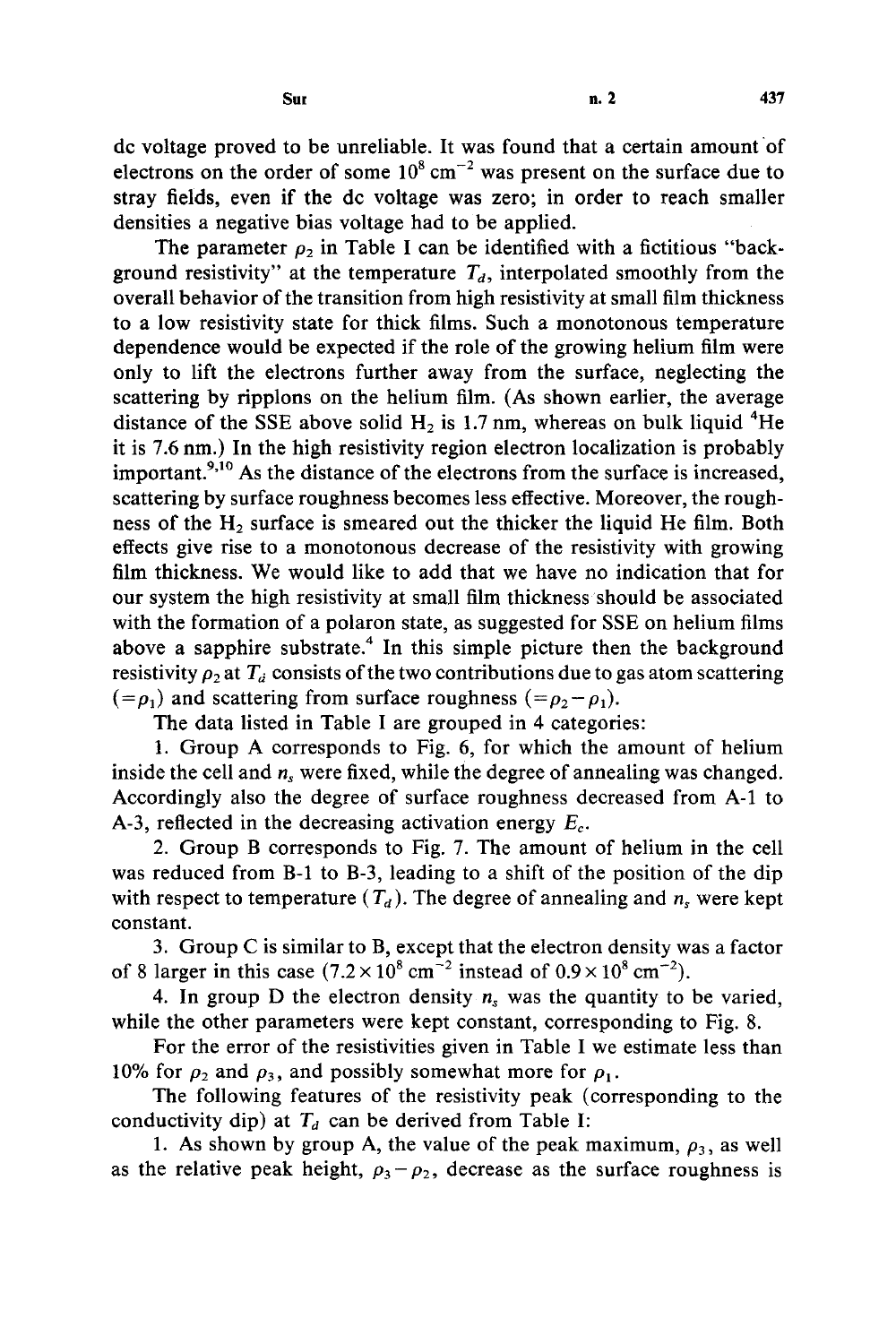reduced by annealing. The gas atom contribution  $\rho_1$  is essentially constant, because  $T_d$  does not change in this case.

2. A variation of  $T_d$  by the amount of helium, given in groups B and C, leads to a change in  $\rho_1$ , as expected. However,  $\rho_3$  is nearly constant in these groups and so is  $p_2-p_1$ .

3. An increase of the electron density (group D) leads to a decrease of both the absolute and the relative peak height.

In addition to these trends there is a strikingly strong correlation between the values of  $\rho_3$  and  $\rho_2-\rho_1$ . This is illustrated in Fig. 11, where these two quantities are plotted for all the runs of Table I. The resulting dependence roughly implies a proportionality between  $\rho_3$  and  $\rho_2 - \rho_1$ .

We now turn to a discussion of possible contributions of the observed phenomena. First, the role of correlations between the electrons should be



Fig. 11. Values of the resistivity peak  $\rho_3$  against  $\rho_2 - \rho_1$ , taken from Table I. Although there are several factors  $(n_s, s)$  surface roughness, density of helium gas atoms) which contribute to the resistivity, a clear correlation is observed between  $p_3$  and  $p_2-p_1$ . Symbols are defined in Table I.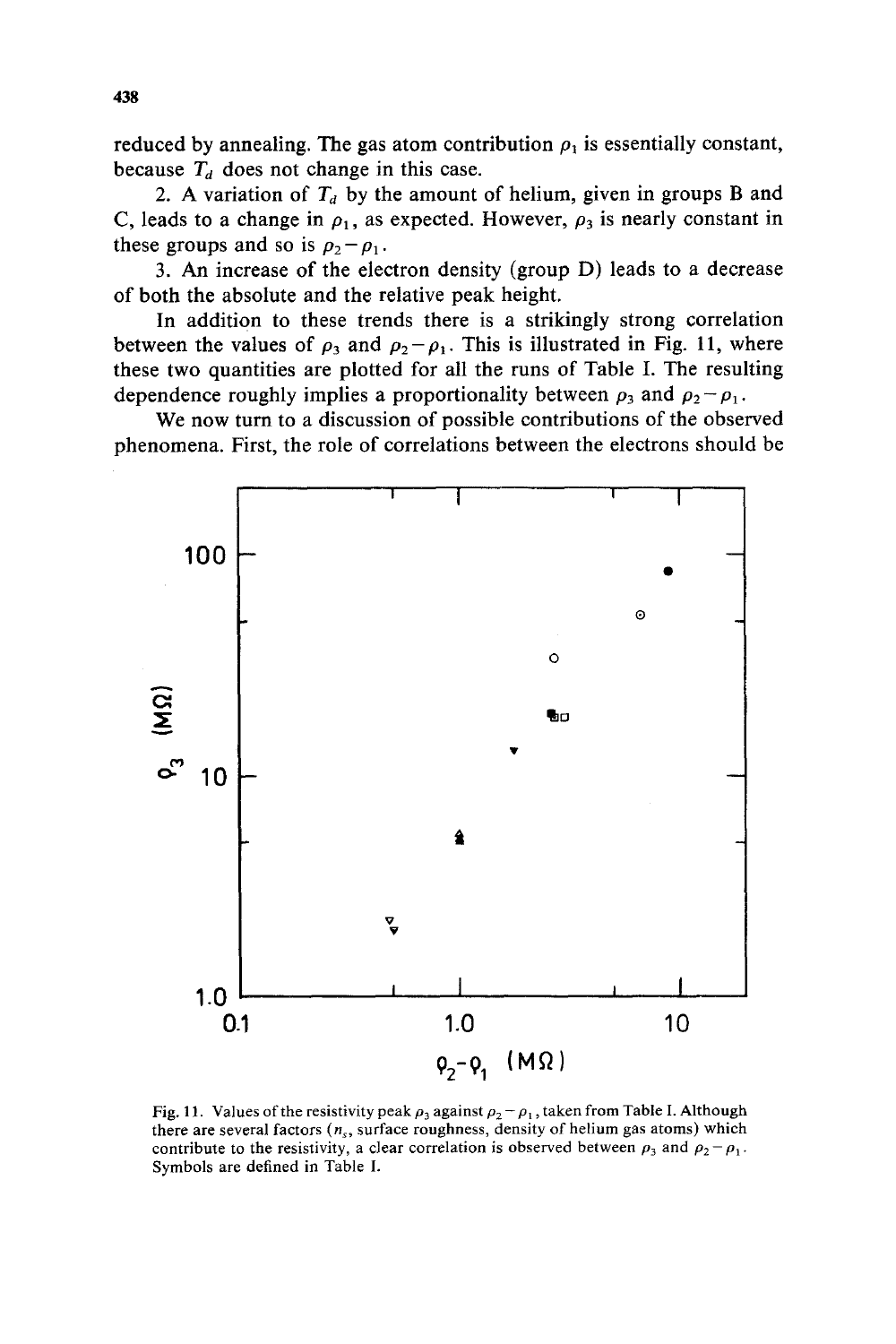clarified. It is known that at low temperature a classical two-dimensional gas of electrons, as it is formed by the SSE on helium, undergoes a phase transition to a so-called Wigner crystal. The mobility in this state can be low, because pinning of only a few electrons will be sufficient to restrict the motion of the rest. In addition, in the Wigner state one expects a dimple in the helium film to form underneath each electron, because the electrons are essentially localized on lattice positions and, in contrast to the gas state, do not move across the surface with a speed much larger than the velocity of capillary waves.

Such an influence of correlations between the electrons was in fact observed in our measurements at high electron densities. In Fig. 12, the resistivity  $\rho_{svp}$  (1.5 K) for electrons on a saturated helium film at 1.5 K is plotted against the electron density. Upon increasing  $n_s$ , the resistivity first



Fig. 12.  $n<sub>s</sub>$  dependence of the resistivity on a saturated helium film at a temperature of 1.5 K. The dashed line is a guide to the eye.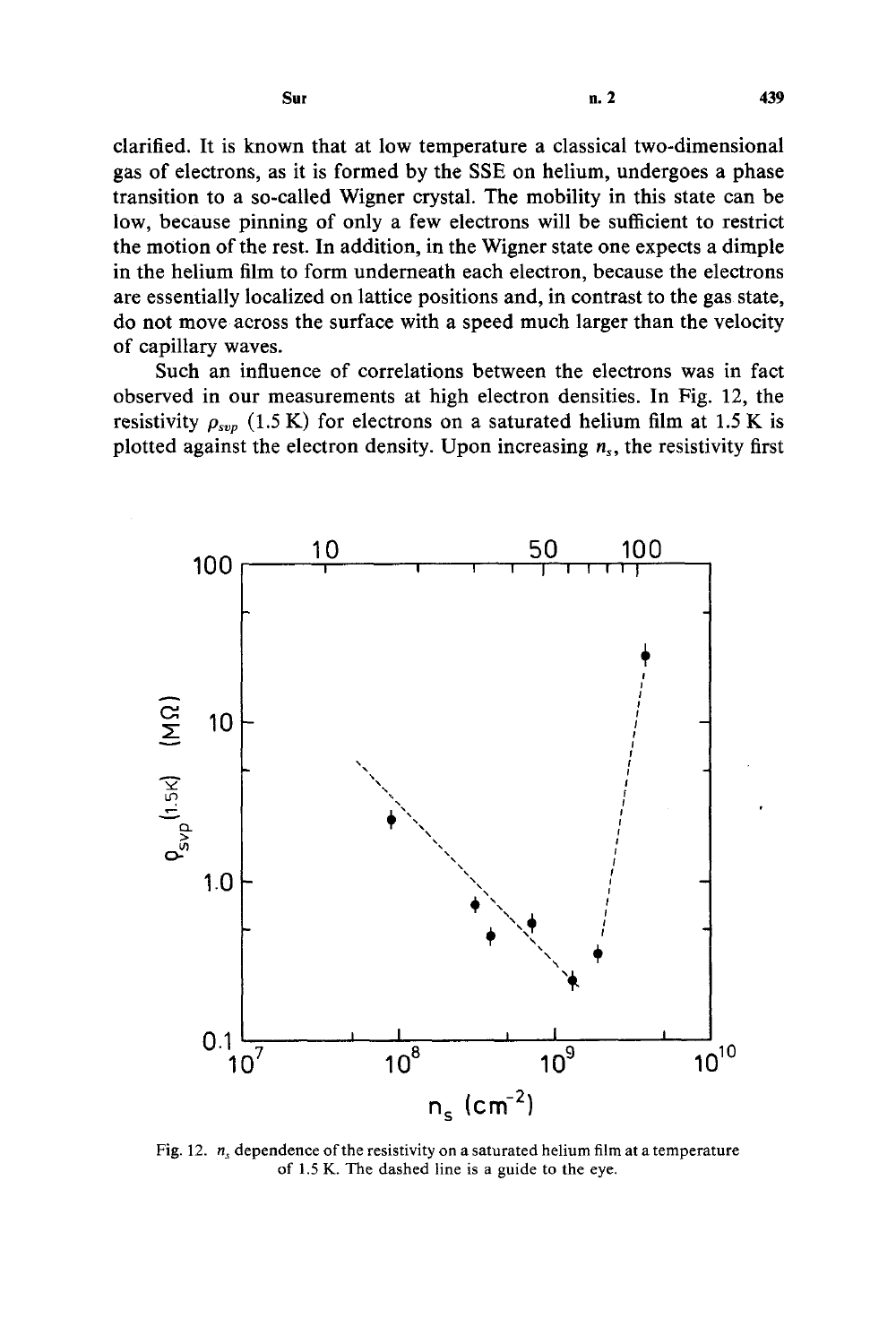drops due to the larger amount of charge carriers contributing to the *ac*  current. At  $n_s = 4 \times 10^9 \text{ cm}^{-2}$ , however, steep increase in  $\rho_{svp}$  appears. Expressed in terms of the dimensionless parameter  $\Gamma = e^2 n_s^{-1/2}/k_B T$ , the ratio between Coulomb energy and thermal energy of the SSE, this increase is observed slightly above  $\Gamma = 10^2$ , close to the value  $\Gamma = 130$  where Wigner crystallization is known to occur on bulk helium.<sup>11</sup> We therefore associate the steep rise in resistivity at large  $n_s$  with increasing correlations of the 2D electron system near solidification. This implies, on the other hand, that correlation effects should be of minor importance in the region where the conductivity dip is observed, because in the examples listed in Table I the temperature in general is higher and the electron density lower than above, and consequently the value of  $\Gamma$  is distinctly smaller than 10<sup>2</sup>.

Next we consider the explanation of PI, based on electron-ripplon scattering, which has already been introduced in Sec. 2. Figure 13 shows the conductivity calculated according to this model from Eqs.  $(2)-(4)$ . Although at 1 K the conductivity dip predicted by this ripplon mechanism



Fig. 13. SSE conductivity calculated for scattering from helium gas atoms and ripplons (Eqs.  $(3)$  and  $(4)$ ) as a function of the helium film thickness d. The electron density is taken to be  $n_s = 4 \times 10^{-2}$ .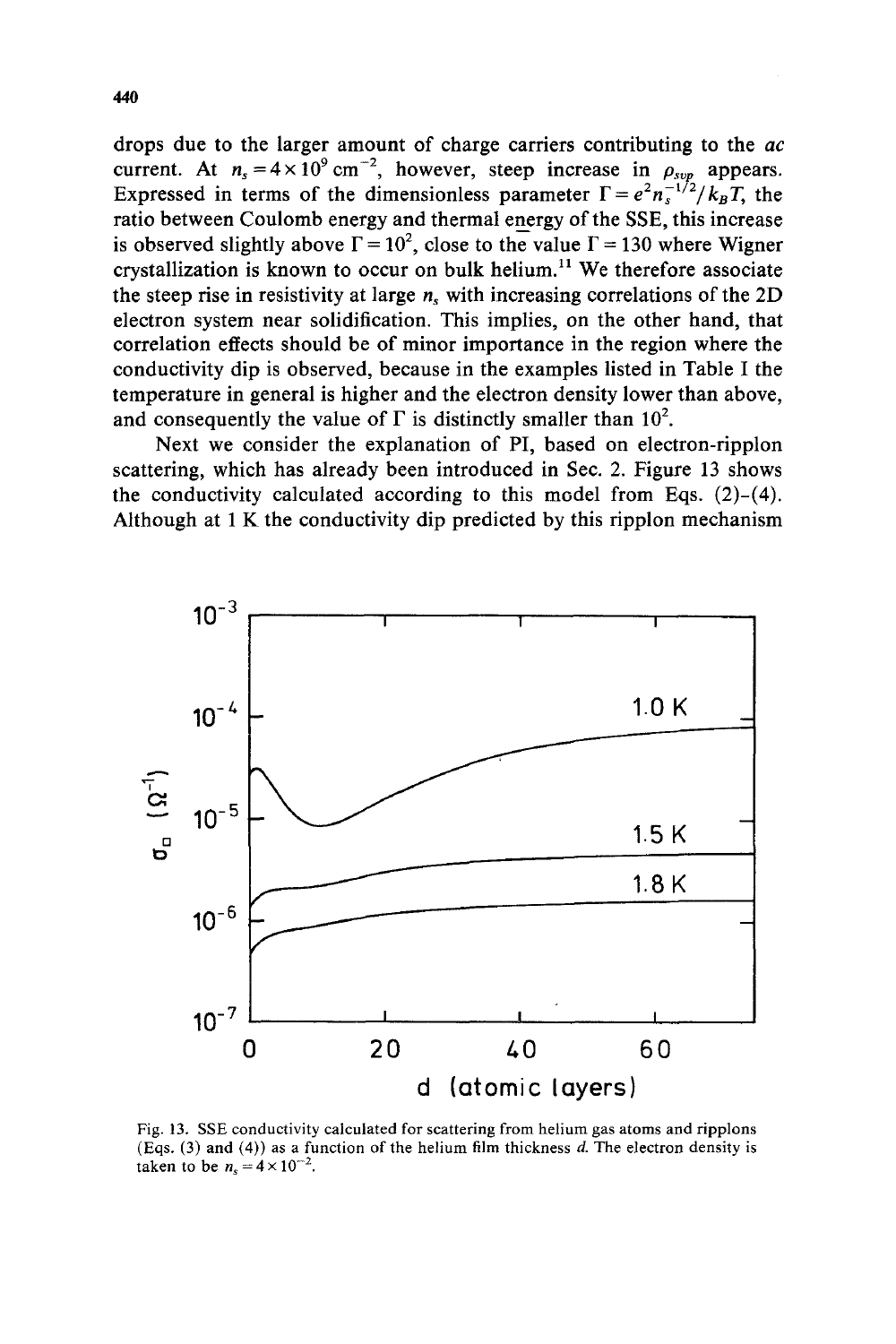is quite pronounced, it is hardly discernible at 1.5 K and 1.8 K, because gas atom scattering overshadows the ripplon scattering at these higher temperatures. Since our measurements were done at  $T > 1.6$  K, the ripplon mechanism alone therefore appears not to be sufficient to account for the experimentally observed well-developed dips.

In the calculation of PI, the dip is much more prominent than in Fig. 13, even at relatively high temperature (cf. Fig. 4 in PI). It has to be pointed out, though, that in these calculations instead of the integral over the electron wave function (Eq. (4)) an average distance  $\langle z \rangle$  of the electrons from the helium surface has been used. The scattering rate of electrons from ripplons resulting from the full expression, Eq. (4), is nearly an order of magnitude smaller than in the simplified treatment, and therefore the dip here is less pronounced.

Additional features at variance with the simple ripplon mechanism are the width and relative height of the resistivity peak. For a mechanism which is just additive to the other scattering processes—as expected for ripplon scattering—the relative peak height ought to be unchanged as long as  $n<sub>s</sub>$  is being kept constant, whatever the variation of  $\sigma_2$ . This is in conflict with groups A, B, and C in Table I, where clear variations of the relative peak height  $p_3 - p_2$  are observed. The width of the peak, although possibly not too well characterized by our thickness gauge, nevertheless appears to be distinctly narrower than predicted by the ripplon mechanism, even if the latter is considered at low temperature (cf. Figs. 8 and 13).

Finally, we discuss a mechanism based on the ripplonic polaron or dimple formation. There is a lot of work on ripplonic polarons.<sup>12-16</sup> These theories commonly yield the result that the energy gain due to polaron formation is so small that a stable polaron cannot exist in the temperature range above 1 K under consideration here. Moreover, the coupling constant which controls the polaron formation is small on a thin He film, and grows monotonously with increasing film thickness. Thus there is no maximum of the coupling constant as a function of film thickness which one could correlate with the resistivity peak. This is due to the way how the cutoff length is chosen, which usually is taken to be the capillary length. There are some doubts about this choice, however,<sup>4,17</sup> Andrei, for example, has suggested to take the mean electron separation as cutoff length. On a rough surface the effect of localization may well play a role to restrict this length scale.

A rough estimate, which shows that there should be indeed a tendency of the electrons to form a dimple state in some preferential thickness range, is obtained from the following simple model: Consider the dimple as a nearly spherical indentation in the film surface with depth  $\Delta z$  and size  $r_0$ , where  $r_0$  is taken to be the thermal de Broglie wavelength of the electron.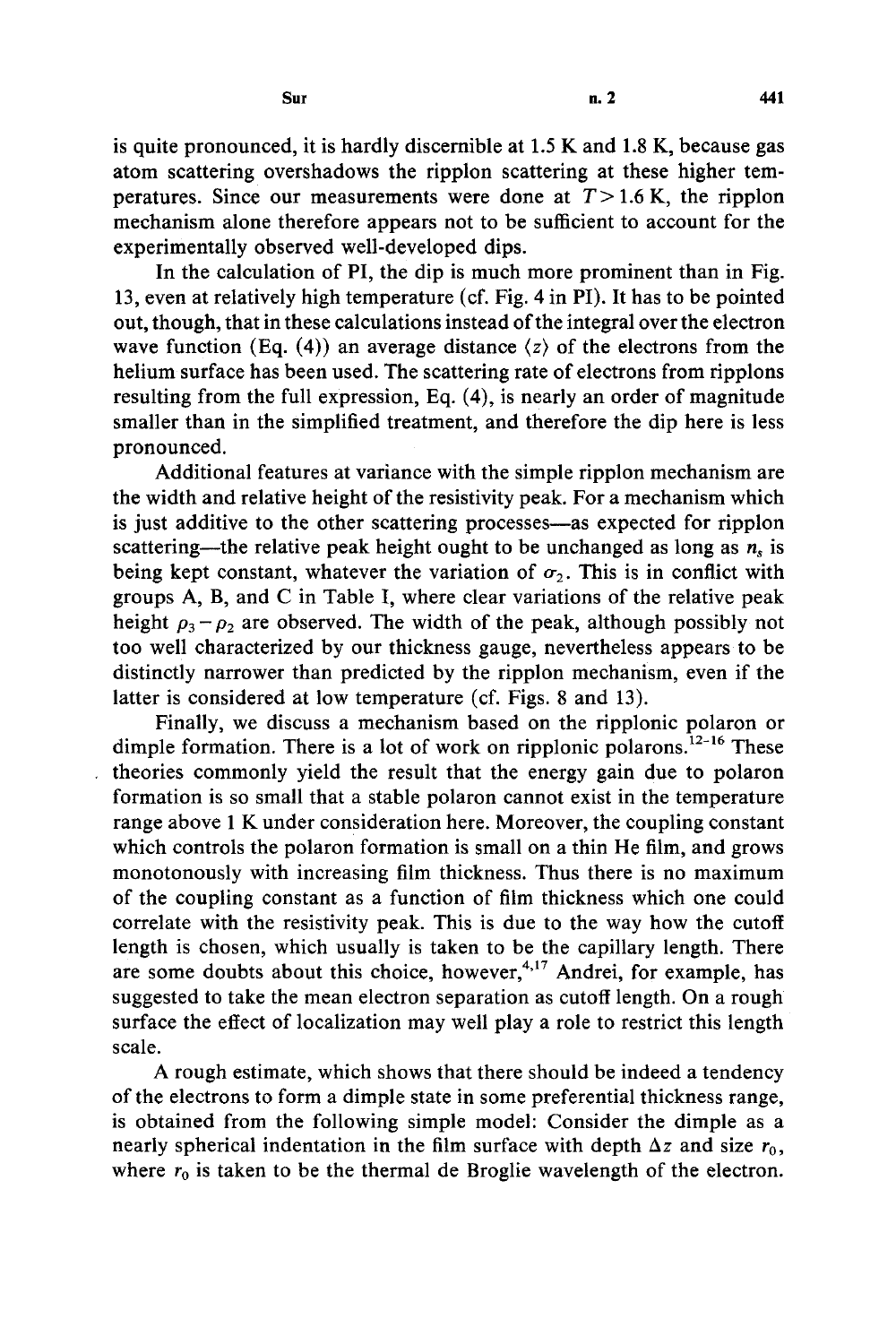The formation energy of such a dimple state is then given by

$$
\Delta E(\Delta z) = -eF_z \Delta z + \sigma \pi \Delta z^2 + g' \rho \left(\frac{\pi}{2} r_0^2 \Delta z\right) \left(\frac{\Delta z}{3}\right)
$$
(7)

Here  $\sigma$  is again the surface tension of liquid helium and  $g'$  is an effective van der Waals acceleration, which for a thin film is much larger than the acceleration due to gravity. The first term on the *rhs* of Eq. (7) represents the electrostatic energy of the electrons in the electric field  $F<sub>z</sub>$  given by Eq. (4). The second term results from the increase of the surface area on forming the dimple, and the last one is due to the van der Waals force. The equilibrium deformation  $\Delta z_0$  is determined by minimizing the energy, Eq. (7). Figure 14 shows the energy of formation as a function of the helium film thickness. The maximum energy gain is about 0.1 K, an order of magnitude smaller than the ambient temperature. Therefore a stable dimple will not exist. Nevertheless the system is close to being unstable, and there will be a tendency for transient dimple or polaron formation, which according to Fig. 14 is expected to be most pronounced around the film thickness of the maximum energy gain at about 10 monolayers.

Since an electron-dimple complex should strongly interact with surface roughness, the resistivity in this state will be a function of  $\rho_2 - \rho_1$  (which,



Fig. 14. Net formation energy of a dimple, derived from the model given by Eq. (7), as a function of the helium film thickness. The electron density is taken to be  $4 \times 10^8$  cm<sup>-2</sup>.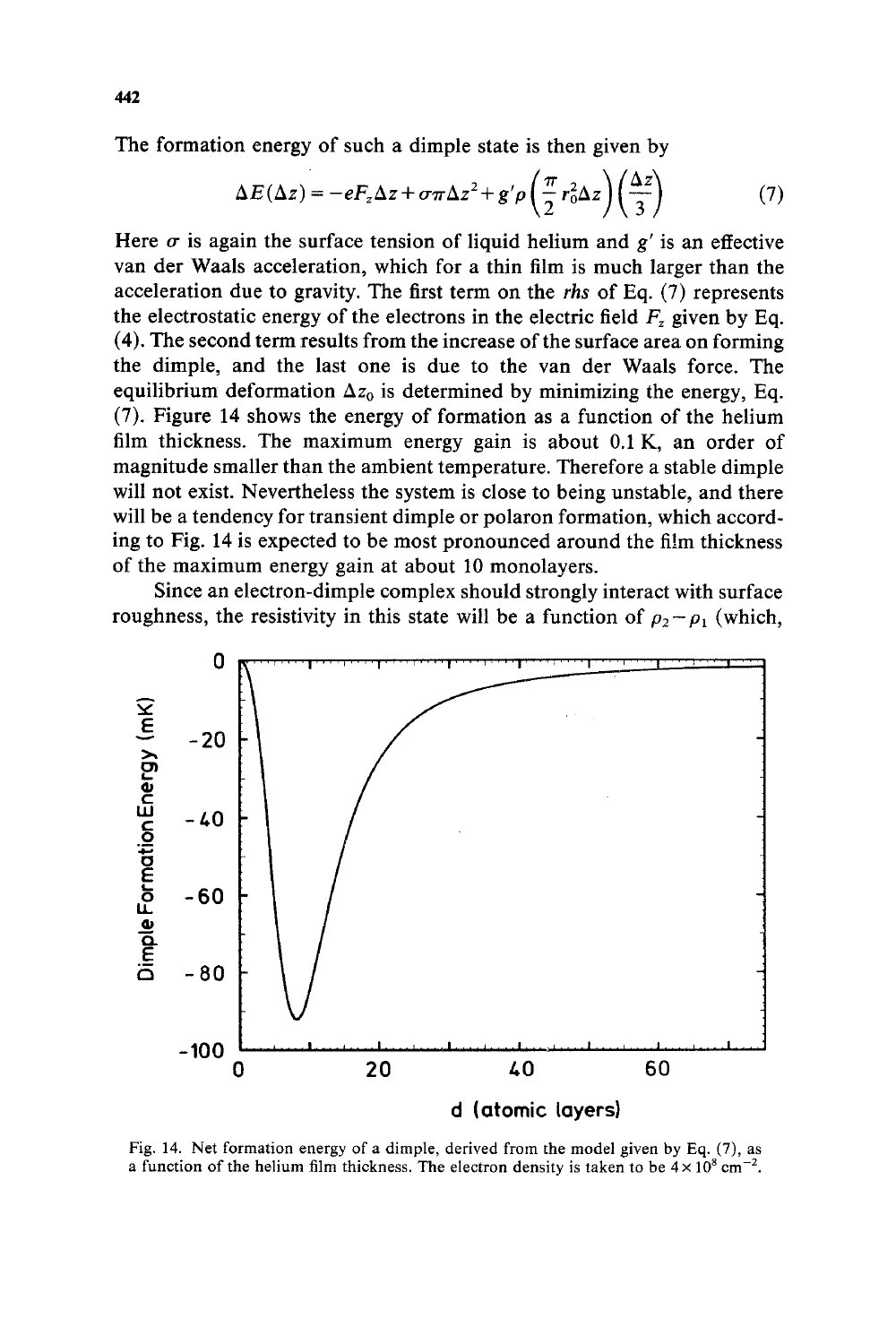as shown earlier, gives a measure for the surface roughness). This is in agreement with the correlation found in Fig. 11. Another aspect of the polaron picture in accordance with the data in Table I is that the resistivity due to the formation of an electron-dimple complex will not simply be additive to  $\rho_2$  (i.e. the relative peak height in group B and C is not expected to be constant), because  $\rho_2$  is extrapolated to  $T_d$  under the assumption of a different state, namely free electrons.

It should be noted that Saitoh's mass formula<sup>14</sup> of a strongly coupled polaron has a similar dependence on the He film thickness, although the present experimental condition is not fully compatible with the validity limit of the theory.

## **6. SUMMARY**

We have investigated a conductivity dip of the surface state electrons on a quench condensed hydrogen film surface. The dip appears when about 10 atomic layers of helium are adsorbed onto the hydrogen surface. It depends on the degree of the surface roughness and also on the electron density  $n<sub>s</sub>$  and/or the applied electric field. The other experimental parameters, like temperature, and driving frequency and voltage of the ac conductivity measurement were found to be irrelevant for the phenomenon.

Electron scattering from ripplons and a ripplonic polaron have been considered as possible candidates for the interpretation of the conductivity dip. It is found that scattering from ripplons alone as treated by Paalanen abd lye in order to explain the phenomenon is not sufficient to interpret the present experimental results. Likewise, assuming the formation of a ripplonic polaron does not completely account for the data because the energy gained by forming the polaron state is estimated to be an order of magnitude smaller than the thermal energy in our experiment, and therefore a stable polaron should not exist. It is argued, however, that the electrons, being close to a polaron instability, could encounter a reduction in mobility due to the formation of transient dimples. Certain features of the polaron picture are in qualitative agreement with the observations. For a quantitative understanding of the phenomenon obviously a more complete theoretical treatment is required, which takes the various aspects of the electron-film interactions into account, as well as electron-electron correlations and localization effects. We hope that the dependences investigated here can serve as a guideline for these theoretical efforts.

## ACKNOWLEDGMENTS

The major part of this work was carried out at the Johannes-Gutenberg-University Mainz, FRG. One of us (K.K.) appreciates financial support